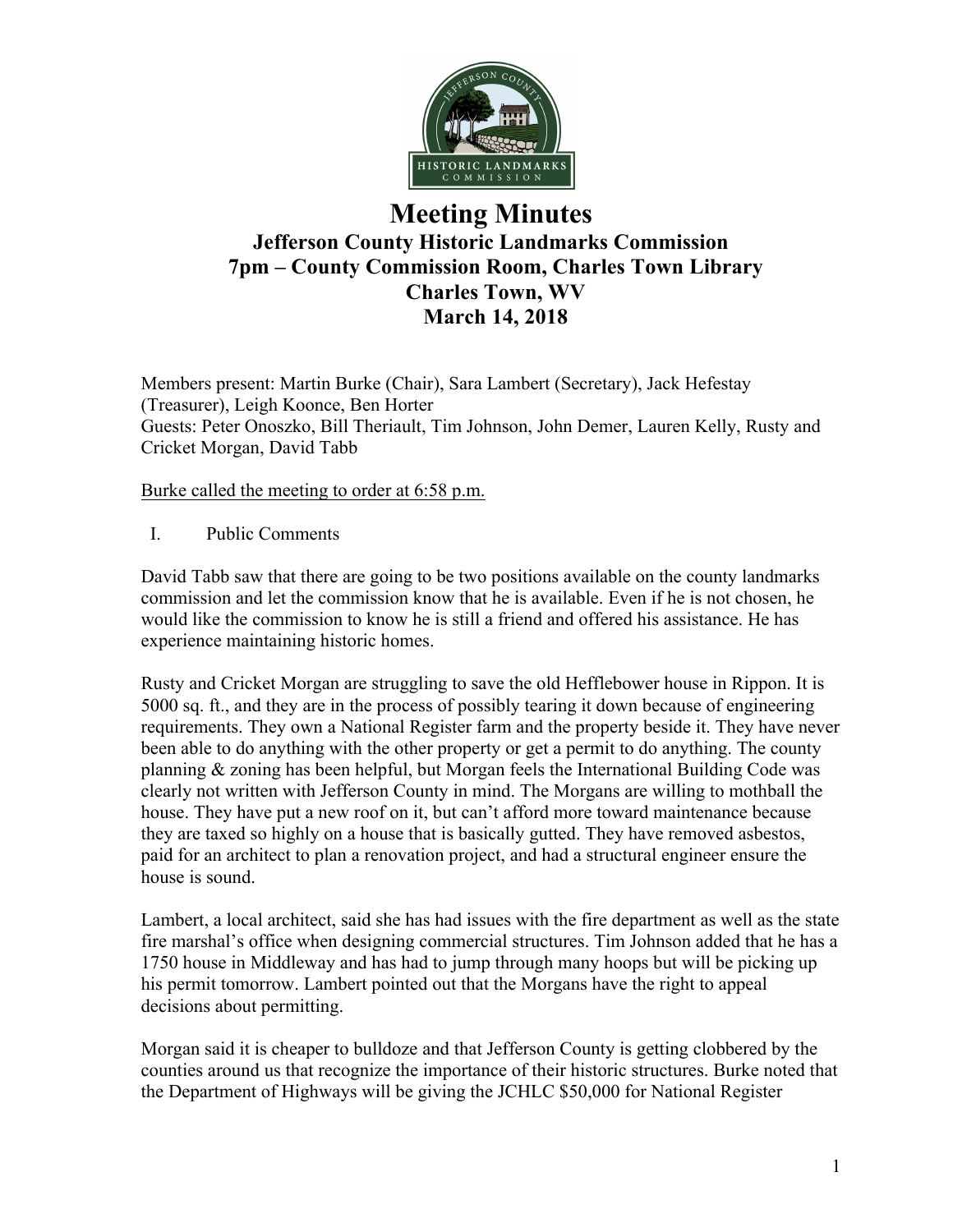research, which will focus on the Rippon district. He pointed out that the county's comprehensive plan recognizes the need to revitalize the village districts and that there is more leeway in permitting for structures listed on the National Register.

II. Minutes for February meeting – Submitted by Sara Lambert  $\&$  Lauren Kelly

## Koonce moved to approve the minutes, Horter seconded, and passed.

III. Treasurer's Report– Hefestay

Hefestay reported that the landmarks commission has about \$18,000 in its bank account. He said that number reflects the balance after the checks for the well abandonment at the Eyler house in Shepherdstown and to the Preservation Alliance of WV had cleared.

### Lambert moved to approve the treasurer's report, Burke seconded, and passed.

IV. Review of JCHLC Rules - Discussion/action

These rules appear on the website, and Burke proposed a number of edits. He made the chair title gender neutral (from chairman to chair). He began to clean up some of the language that says how the landmarks commission operates. He pointed out that the landmarks commission can change its rules without public notice because they're procedural in name only. He also changed meeting dates to reflect the current schedule and the notification time to the typical timeframe for county notices. After some discussion about making sure the JCHLC's meeting minutes are available to anyone, it was decided to keep the phrase "available upon request," as well as adding that they will be available on the commission's website.

### Hefestay moved to accept the changes, Koonce seconded, and passed.

V. Nomination of Mount Zion Baptist Church/Johnsontown/Johnstown Church as a Jefferson County Landmark-Discussion/action

John Demer has worked with the trustees of the church to prepare the nomination. The Reverend Myers says the village is "Johnstown," not "Johnsontown," and was named after a settlement in Maryland. The history of the church was written by Pastor Johnson. Demer noted that the church is only in service once per year when former parishioners return to tend family graves, have a service, and share a meal. Burke noted that the county landmark status is purely honorific and said the commission would like to include more community structures as well as fine homes on its list of landmarks.

Koonce moved to name the Mount Zion Baptist Church Johnsontown Church a county landmark, Hefestay seconded, and passed.

## VI. *Our History, Our Community Fund* – Discussion/action

The fund was established December 2016. Burke spoke to Seth Rivard from the city of Charles Town, who proposed that they establish a fund to care for old houses. As established at the Eastern West Virginia Community Foundation, the current charitable purpose of the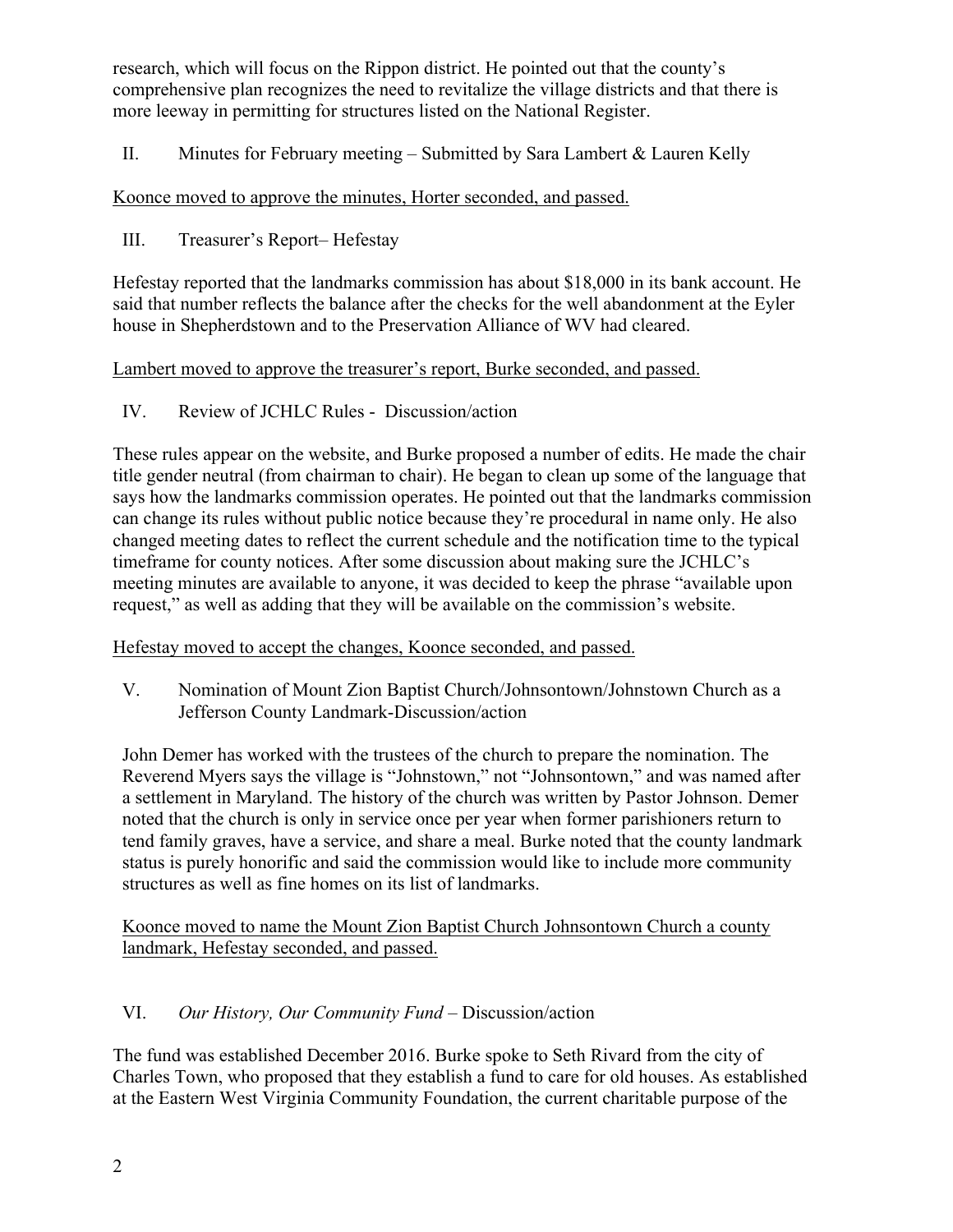fund is to provide distributions to the JCHLC for a grant program to fund work on historic properties and purchase battlefield land within the unincorporated areas of the county. Burke has checked with EWVCF about whether the commission can change the charitable purpose to include all of Jefferson County. Charles Town is being asked to take on Fisherman's Hall and the Webb-Blessing house and is projecting forward to consider the maintenance of these properties. As the fund is outlined now, no one in Shepherdstown, Charles Town, Ranson, or Harpers Ferry could apply. Burke noted that this could open possibilities for financial contributions from the towns and their organizations. There was discussion about whether and how the other landmarks commissions in Charles Town, Harpers Ferry, and Shepherdstown are funded and whether they would be able to contribute financially to the fund.

Horter moved to strike the words "the unincorporated areas of" from the charitable purpose of the fund, Hefestay seconded, and passed.

- VII. Announcements and Reports
	- A. Status of the WV GeoExplorer Project Theriault

Theriault is continuing to work with the programmer to convert WVGeoExplorer from its obsolete old software. The site will be a wiki. It will be easier to use but not open edit. Theriault can easily set up a review process. The site will have analytical features for deeper research and more context. Theriault is currently working on content and adding census information, not just for Jefferson but the counties around us. The site should be running in a month or 6 weeks, but the programmer is doing most work offline, so it shouldn't interfere with the site in the meantime. Horter asked about maps of archaeological sites out of concerns about looters. Theriault said he can make certain information confidential, and the site doesn't need to list specific locations. Theriault also needs to put a group of reviewers together because as of now, he is the only one.

B. Status of text amendment for Historic Preservation Zoning Ordinance – Burke

Burke said there is a public hearing tomorrow. The ordinance went back to the planning commission because of changes in the village district guidelines. Onoszko says it goes back for action tomorrow. The preservation ordinance was envisioned in the 2004 comprehensive plan and has taken 14 years. The addition to the zoning ordinance recognizes adaptive reuse and gives the JCHLC a voice in future planning projects.

C. JC Courthouse Committee – Koonce

Since the committee's last meeting, Bill Polk, county maintenance director, has implemented his plan to trap the pigeons rather than attempting to deter them with spikes on the courthouse. Koonce heard from the county clerk a week ago about an empty bulletin board that she would like to see filled. Koonce is working on a display about early women involved in Jefferson County politics. As of now, it is uncertain who will be the new judge on June 1. Burke said he will follow up with Bill Polk about the courthouse storm windows.

D. Status of *Wild Goose* NR nomination – Demer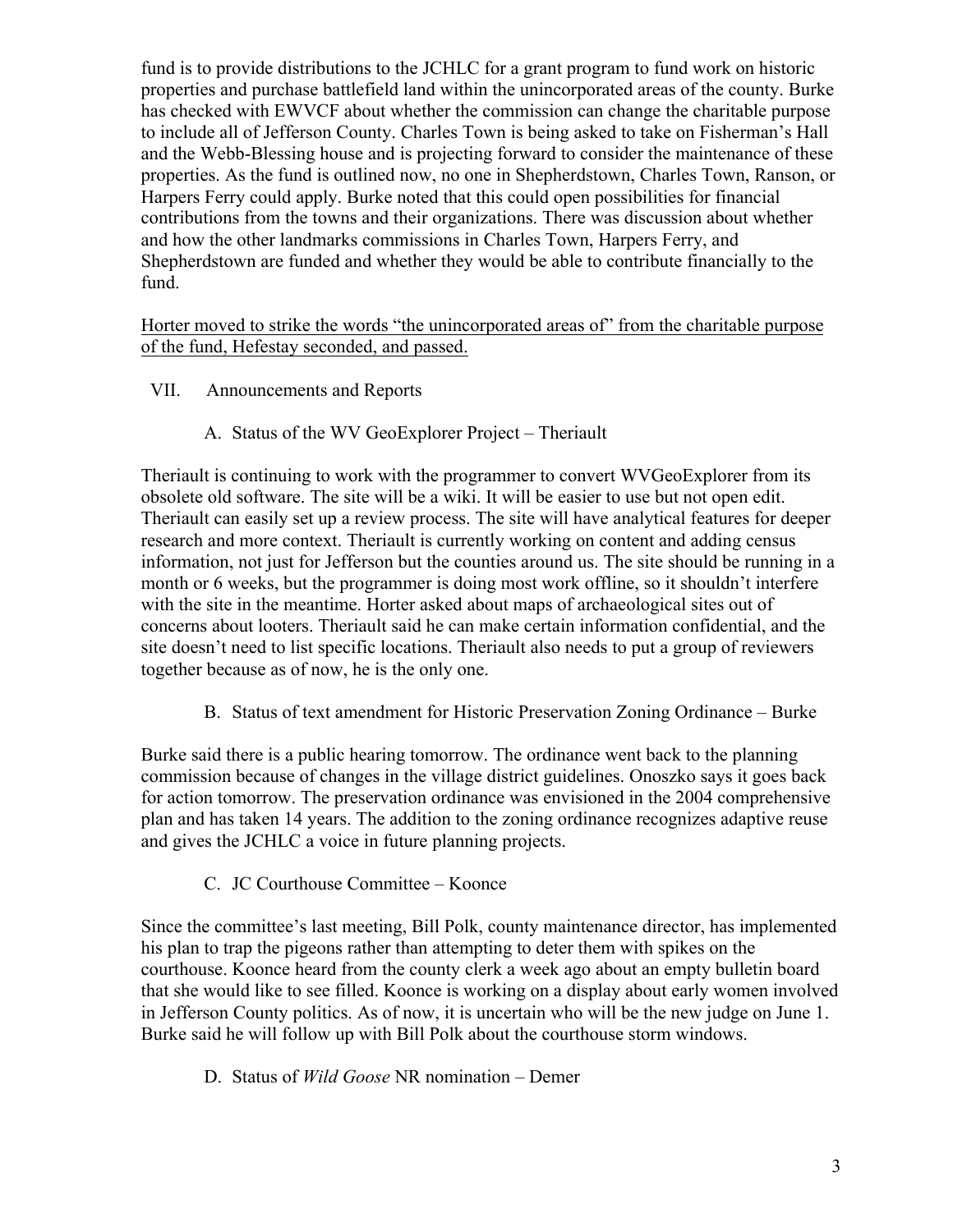Jeff Smith at the West Virginia State Historic Preservation Office (WVSHPO) has forwarded the nomination to Barbara Wyatt at the National Park Service (NPS). She has 60 days to review the nomination and ask for further information or approve it. It was sent around March 1. Demer says there is nothing more to add to the nomination.

E. Status of Rte. 340 – MOU with WVDOH – Horter

Horter said the WVSHPO had some issues with the MOU. It was re-signed around February 20, and the WVDOH has 90 days to decide how to distribute the \$50,000. Burke is looking for contractors who can conduct the research and prepare nominations. Horter will call in a couple weeks and get a time estimate.

F. Status of interpretative projects – Kelly

The mason is finally finished his work at the Coyle cemetery, and it should soon be time to apply for another cemetery grant from the EWVCF. The Stuart-Mosby Historical Society sent a check for \$800 to put toward Duffields Depot. Burke has had the debris tested from the wood portion, and asbestos was found. Kelly has applied for a grant from CSX and will apply for a grant from the National Railway Historical Society and an emergency grant from the National Trust for Historic Preservation. Kelly and Burke have been talking to the Shepherdstown Visitors Center, who may be willing to print the 1862 Civil War driving tour and the Battle of Shepherdstown brochure. They are also willing to work on a colonial history bus tour this summer. Kelly is beginning a Beeline march brochure and has written a county landmark nomination for Popodicon. Burke is waiting for approval from Shepherd University as to their consideration of Popodicon as JC Historic Landmark. Shepherd University previously decided to not have Popodicon nominated to the National Register of Historic Places.

G. Status of NR nomination – *The Rocks –* Kelly

Jeff Smith from the WVSHPO is coming to Jefferson County for a site visit on March 29, and a draft will be written of the nomination by then.

H. Status of JC Courthouse becoming a NHL – Kelly

The commission has not heard from the National Park Service since the last meeting.

I. Status of Eyler house asbestos abatement  $&$  demolition – Burke

The county commission did not grant any money, but the JCHLC has been successful in fundraising. There have been multiple checks from Civil War organizations. The total price for the demolition and asbestos abatement is \$15,000. Burke will receive \$6,000 from the Civil War Trust after start of new fiscal year, in April. The JCHLC should be able to tear down the Eyler house in the first part of May.

J. Status of site reviews & design for pull off on River Road – Lambert

Lambert needs to meet with Burke to plan the pull-off. She is looking for the old plan in CAD format.